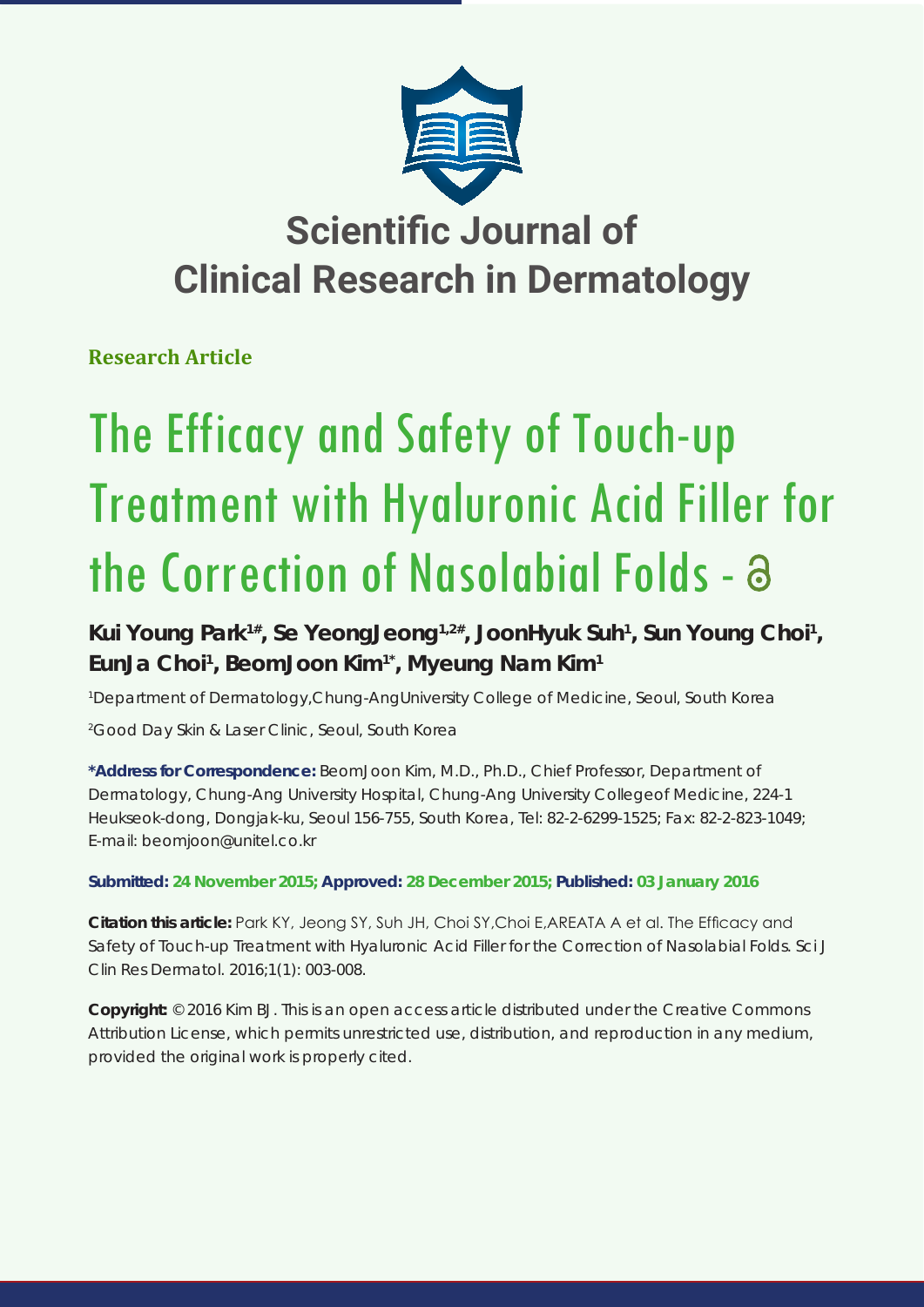# **ABSTRACT**

**Background:** Many new brands of Hyaluronic acid (HA) fillers are being produced, and the longevity and safety are always major concern about HA fillers.

**Objective:** To evaluate the efficacy, tolerability, and safety of touch-up treatment of a HA filler, Elravie® deep line which is used for correcting nasolabial folds (NLFs).

**Methods:** The rheological property values of HA fillers were measured using a rheometer.A total of 50 subjects with visible NLFs were enrolled in this clinical study and were divided into test and control groups. All subjects were injected with same amount of HA in both NLFs and only the test group had touch-up treatment after 9 months of first injection. All participants were then reassessed for cosmetic changes using Wrinkle Severity Rating Scale (WSRS) and Global aesthetic improvement scale (GAIS).

**Results:** By month 9, the mean improvement in the WSRS of test group compared to control was not statistically significant. But on month 12, 15 and 18, the mean WSRS of test group compared to control were remarkably improved. GAIS of test group showed also significant high score since month 12, compared to control. The touch-up treatments of filler were well-tolerated and adverse reactions were mild and transient in most cases.

**Conclusion:**The touch-up of HA filler, which is performed before injected filler was not fully disappeared, is safe, effective and more satisfactory treatment for correcting NLFs.

#### **KEYWORDS:** hyaluronic acid, nasolabial folds

#### **INTRODUCTION**

Hyaluronic acid (HA) filler is becoming most popular choice as a temporary filler for facial augmentation. It is a safe, non-surgical procedure that conveniently softens facial lines and furrows. HA is a normal component of human skin, where it provides a low degree of immunogenicity, therefore it has the added benefit of not requiring skin testing before use [1].

Different commercial HA fillers are similar, but their physical characteristics and clinical outcomes can differ. Favorable physical properties of administered HA include ease of administration, resistance to deformation after application, acceptable persistence, biocompatibility, and reversibility with hyaluronidase [2,3], HA implantation is not permanent. Like natural HA, manufactured HA once injected into the skin will gradually break down and be absorbed by the body. In most cases, the augmentation usually lasts anywhere between 3-9 months. To maintain the initial results, repeat treatments or touch-up treatments will be necessary, but comparative research on the efficacy and safety of touch-up treatment is limited [4].

In this study, we compared the efficacy and safety of touch-up treatment with newly developed HA filler (Elrevie®, Huons, Korea) for correcting nasolabial folds.

#### **MATERIALS AND METHODS**

# **Subjects**

This randomized, controlled study was conducted at single center in Seoul, South Korea. We included 50 healthy Korean subjects over the age of 20 with visibly moderate to severe NLFs of 3 to 4 points on the Wrinkle Severity Rating Scale (WSRS)[5]. All subjects voluntarily participated in the study and were able to freely terminate their

*Cite this Article: Park KY, Jeong SY, Suh JH, Choi SY,Choi E,AREATA A et al. The Efficacy and Safety of Touch-up Treatment with Hyaluronic Acid Filler for the Correction of Nasolabial Folds. Sci J Clin Res Dermatol. 2015;1(1): 003-008.*

participation at any time. Written informed consent was obtained from all participants after a full explanation of the risks and benefits of the procedure, and the study protocol conformed to the guidelines of the Declaration of Helsinki and Korea Good Clinical Practice. The study was approved by Chung Ang University Institutional Ethics Committee.

#### **Materials**

The Elravie® deep line used in the study is a transparent, colorless, viscoelastic gel containing HA at a concentration of 23 mg/mL. It was administered via sterile, 1.0-mL, pre-filled syringes with 28-gauge needles.

#### **Rheology measurement**

The rheological property of HA fillers can be described by a complex modulus G\*, which is defined as the sum of storage modulus G' and loss modulus G'', also known as elastic and viscous modulus, respectively. The storage modulus G' is often used to characterize the rigidity of a gel, and a stiffer material has a higher G' and a softer material has a lower G'. The G' and G'' values were measured using a rheometer (Kinexus, Malvern, UK) for determining  $δ = G''/G'$ . All the measurements were performed using a 20-mm steel plate oscillating at a frequency between 0.1 Hz and 10 Hz. The presented values were obtained at the frequency of 1 Hz and were compared.

## **Treatment**

The faces of all subjects were digitally photographed at rest upon every visit. Subjects were randomized using a computer-generated code to determine who would receive touch-up treatment 9 months after first injection. Evaluating investigators were blinded, but subjects and treating investigators were not, as implied by study design. The same amount of 1.0 mL for each NLF was injected for each subject.

#### **Efficacy Measures**

The primary efficacy measure was point improvement in baseline WSRS scores as determined by the blinded evaluating investigators. Secondary efficacy measures included changes in Global Aesthetic Improvement Scale (GAIS) scores measured through subject selfassessment and also by the treating investigators. Pretreatment photographs of each subject taken at the screening visit were reviewed during each visit to aid severity assessments as a control.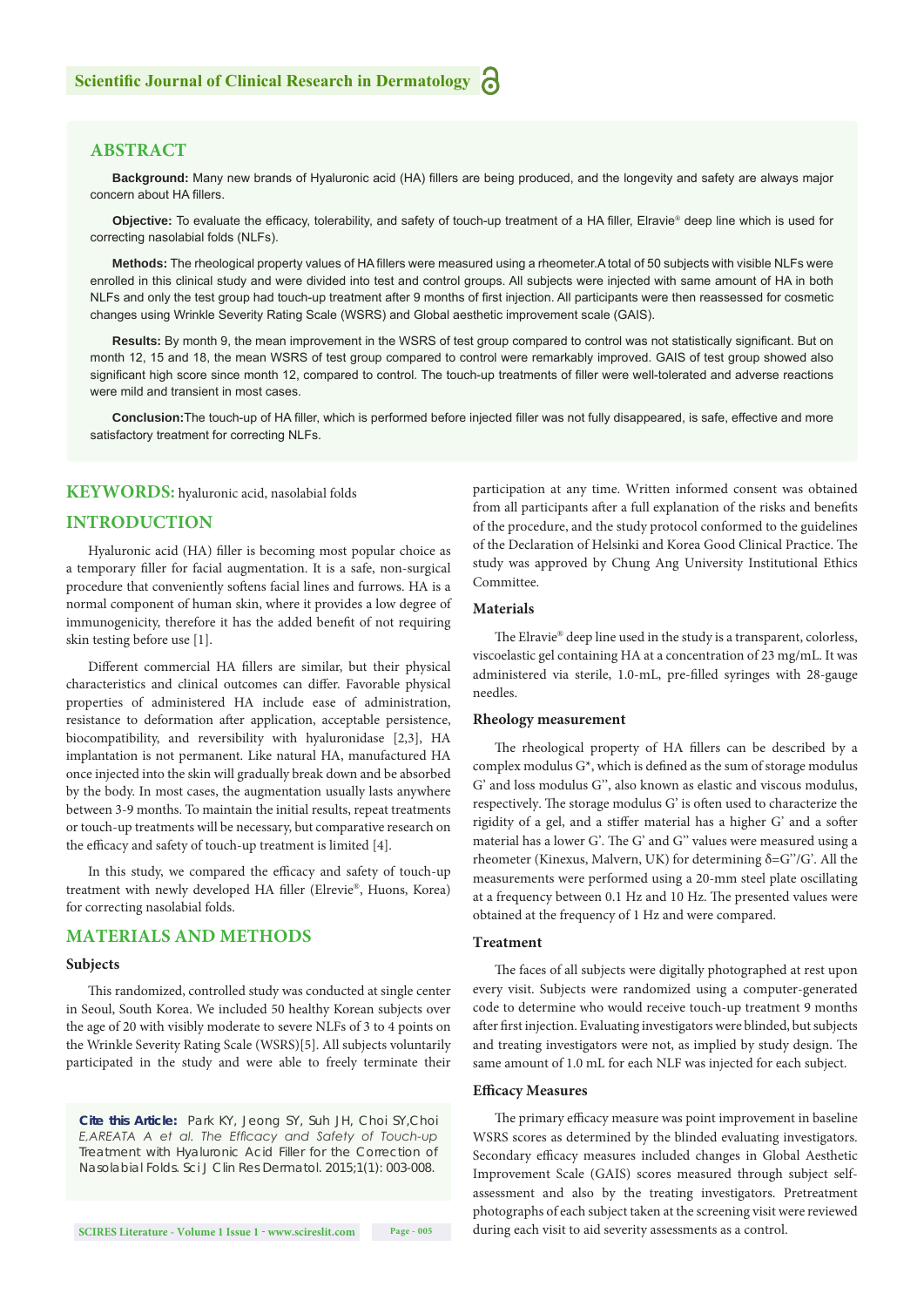**Scientific Journal of Clinical Research in Dermatology**



Figure 1: The change of Wrinkle Severity Rating Scale (WSRS) at baseline, 1, 3, 6, 9, 12, 15 and 18 month after the treatment with hyaluronic acid filler for the correction of nasolabial Folds. Statistical analysis showed significant difference since 12 months after first injection. \*p<0.05.



#### **Safety Measures**

All abnormal reactions during this clinical test were documented.

#### **Statistical Analysis**

Inter-treatment differences were verified using Wilcoxon's signed rank test with a 5% significance level. A safety analysis of local injection site reactions and systemic adverse events was performed for both treatment groups using McNemar's test.

## **RESULTS**

The rheological property of HA fillers was described in Table 1. A total of 50 subjects were randomized and treated with Elravie® deep line; 40 subjects completed this study with 18-months followup period. The baseline WSRS were 3.16±0.37 in experimental groups and 3.08±0.28 in control groups, respectively. Average values of WSRS differences between the experimental and control groups were evaluated by independent assessors on the 18 months after first injection and found to be 1.75±0.55 and 2.85±0.49 in

*Cite this Article: Park KY, Jeong SY, Suh JH, Choi SY,Choi E,AREATA A et al. The Efficacy and Safety of Touch-up Treatment with Hyaluronic Acid Filler for the Correction of Nasolabial Folds. Sci J Clin Res Dermatol. 2015;1(1): 003-008.*

the experimental and control groups, respectively. And this was statistically significant. The average value on the 9 months after first injection (just before touch-up) was 2.50±0.67 and 2.33±0.56 for experimental and control groups, respectively, and there was no statistical significance. The statistical significant difference between two groups was appearing since 12 months after first injection (Figure 1). Similarly, baseline GAIS rated by treating investigators and study subjects was not significantly different for the two groups, and then statistical significance was beginning to appear from 12 months after first injection (Figure 2,3). This demonstrates that all study subjects judged the severity of NLFs to be generally improved up to 9 months after the first injections of Elravie®, and the control groups was more improved 12 months after first injection. Representative photographs of the NLFs of a subject with touch-up taken before and after NLF correction are shown in Figure 4.

Adverse events (AEs) were actively elicited from all subjects in this study by asking about any redness, swelling, bruising, bleeding, and pain following filler treatments. Both treatments were well-tolerated and in most cases, AEs were mild and transient. Local reactions mostly disappeared within two weeks without any treatment, and there were no reports of serious local reactions or local reactions that required treatment (Table 2). The safety of touch-up group was not different from that of control groups.

#### **DISCUSSION**

Injecting fillers to correct wrinkles has become a standard therapeutic method in modern cosmetic practice. Due to the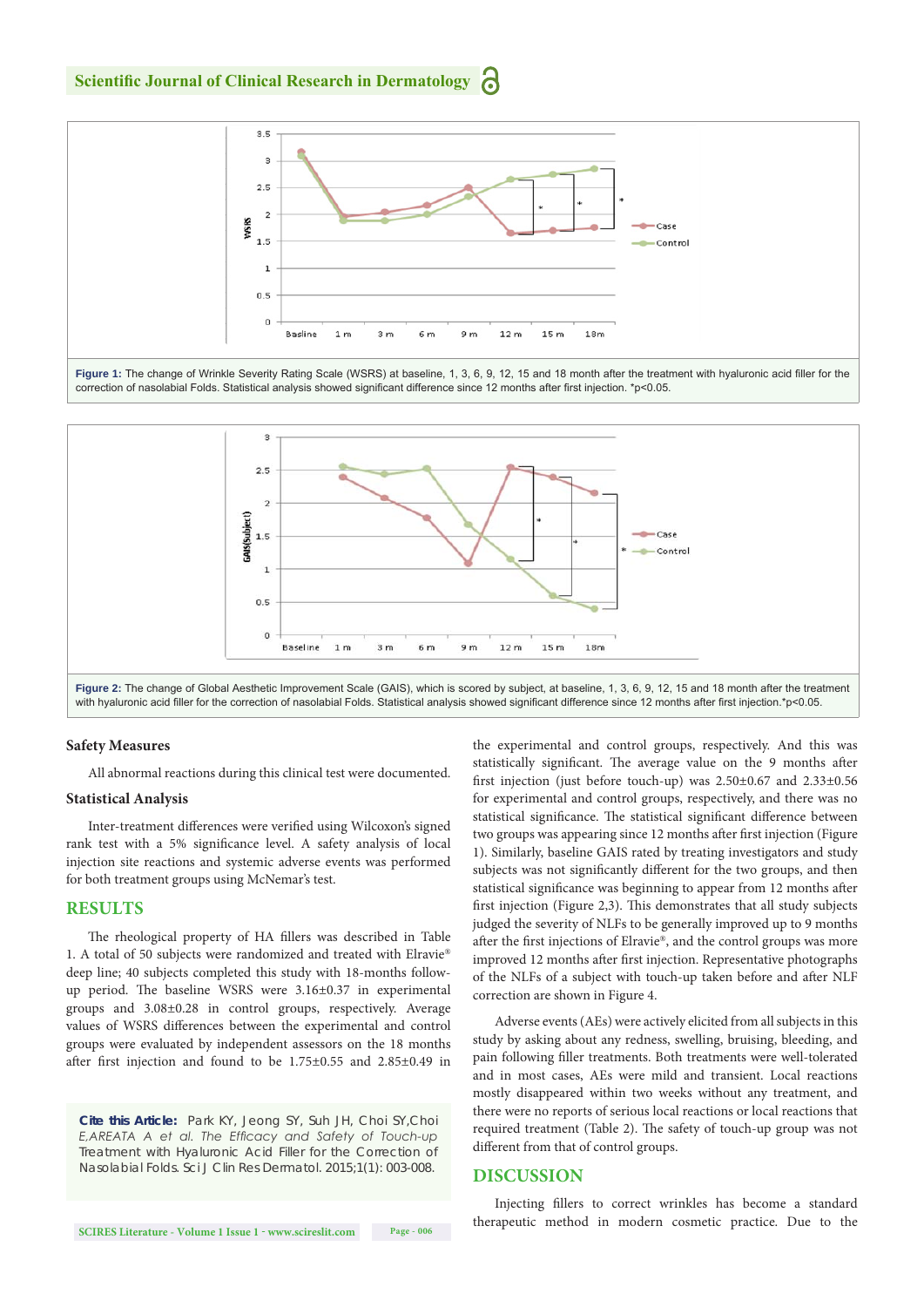# **Scientific Journal of Clinical Research in Dermatology**

| Table 1. The rheological property of HA filler (Elravie deep line <sup>®</sup> ) G' |                 |                 |                    |                      |                                |                        |       |                             |  |  |  |  |
|-------------------------------------------------------------------------------------|-----------------|-----------------|--------------------|----------------------|--------------------------------|------------------------|-------|-----------------------------|--|--|--|--|
|                                                                                     | G'(Pa)<br>(1Hz) | $G''(Pa)$ (1Hz) | $G^*(Pa)$<br>(1Hz) | $n^*(Pa s)$<br>(1Hz) | $\delta$ <sup>o</sup><br>(1Hz) | $\eta$ (Pas)<br>(450s) | tano  | Elasticity<br>$\frac{0}{0}$ |  |  |  |  |
| Elravie Deep Line®                                                                  | 265.1           | 33.89           | 267.2              | 42.63                | 7.29                           | 1008.0                 | 0.128 | 88.665                      |  |  |  |  |

#### **Table 2.**Incidence of adverse events

| Treatment | Adverse case (%) |        |          | 95% Confidence interval | Adverse event (%) | Total  |    |
|-----------|------------------|--------|----------|-------------------------|-------------------|--------|----|
| Touch up  |                  | 20.00% | $(4.3\%$ | 35.7%                   |                   | 24.00% | 25 |
| Control   |                  | 20.00% | $(4.3\%$ | 35.7%                   |                   | 24.00% | 25 |
| Total     | 10               | 20.00% | $(8.9\%$ | $31.1\%$                | 12                | 24.00% | 50 |







**Figure 4:** Representative photographs of the NLFs of a subject with touch-up taken before (a) and after (b) NLF correction.

increasing demand for filler injection, the market for dermal fillers has grown dramatically over the last several years. HA is currently the first-choice filler material for facial contouring via intradermal injection because HA fillers have several advantages over other fillers. Numerous studies have demonstrated that HA dermal fillers have better persistence than older collagen-containing products[6,7]. The favorable physical properties of HA include ease of administration, resistance to deformation after application, acceptable persistence, biocompatibility, and reversibility with hyaluronidase. HA can attract water to keep skin firm and moisturized. In addition, HA is a normal component of human skin and provides a low degree of

*Cite this Article: Park KY, Jeong SY, Suh JH, Choi SY,Choi E,AREATA A et al. The Efficacy and Safety of Touch-up Treatment with Hyaluronic Acid Filler for the Correction of Nasolabial Folds. Sci J Clin Res Dermatol. 2015;1(1): 003-008.*

immunogenicity [1-3,9].

As the filler market expands, many medical and pharmaceutical companies have begun manufacturing their own HA fillers. Elravie® belongs to the family of monophasic HA fillers. The Korean Food and Drug Administration approved Elravie® for correcting NLFs, and there is study of cosmetic results and safety profiles of Elravie® in the published literature[8]. The amount of time each patient gets from the fillers before needing a touch-up treatment varies by person; placement of product and frequency/timing of ongoing touch-ups. All these factors play a role in how long each filler lasts-from a few months to a few years. As with other advanced dermal fillers, many patients require less product and longer treatment intervals over time. In practice, patients and medical practitioners have reported needing less product and longer intervals between touch up treatments over time, if patients are diligent in returning for touch ups before the product has completely dissipated. Added longevity can be achieved from a touch-up while some filler is still present in the face, as this usually causes a response of additional collagen production from the skin. Whereas HA fillers usually last average 6-9 months, Elravie® with high quality cross-linking technology has been lasted over a year.